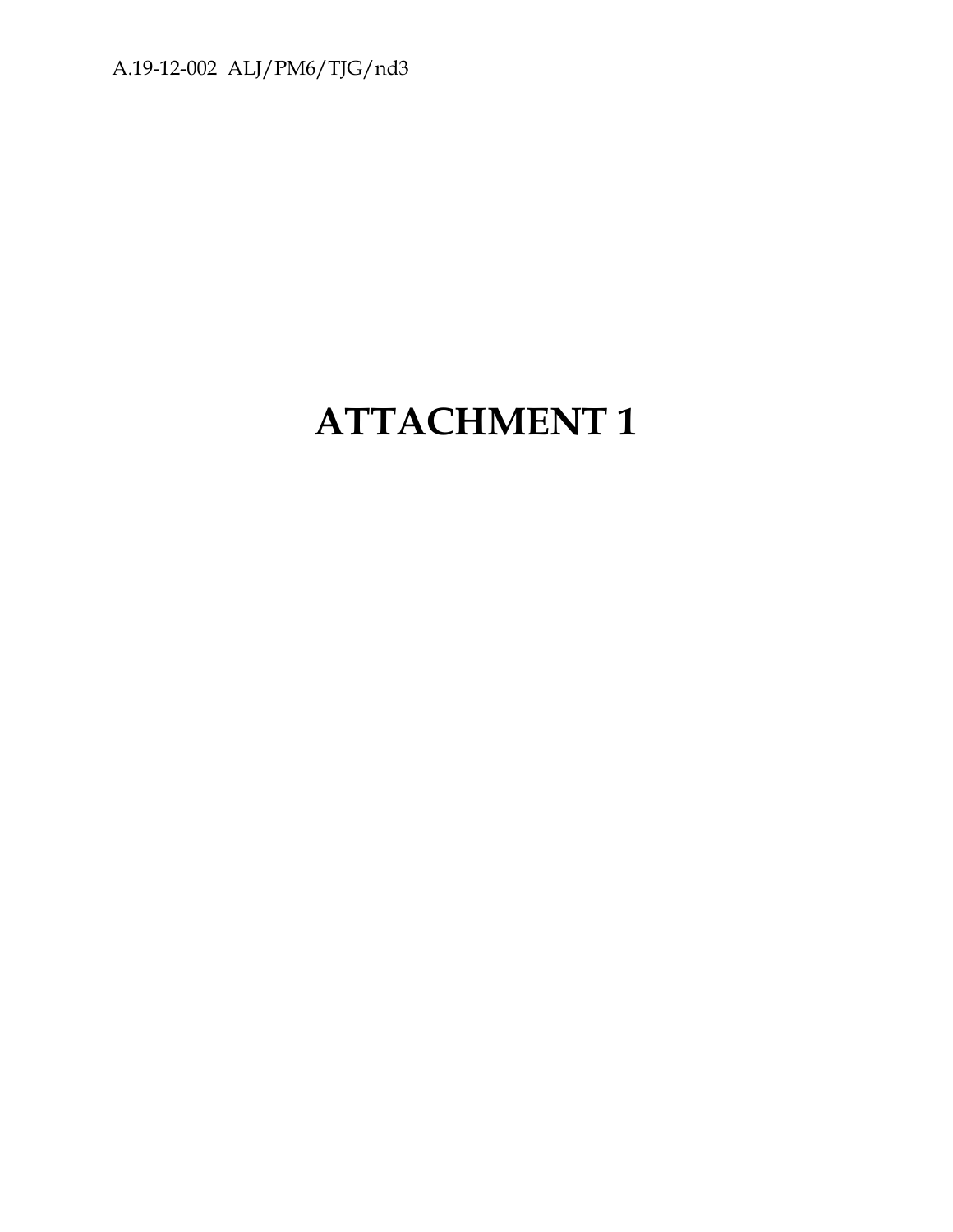#### BEFORE THE PUBLIC UTILITIES COMMISSION OF THE STATE OF CALIFORNIA

Application of SAN JOSE WATER COMPANY (U 168 W) for Approval of Cost Recovery for Advanced Metering Infrastructure.

A.19-12-002

#### **ALL PARTY SETTLEMENT AGREEMENT BETWEEN SAN JOSE WATER COMPANY, WATER RATE ADVOCATES FOR TRANSPARENCY, EQUITY SUSTAINABILITY AND THE PUBLIC ADVOCATES OFFICE**

RODERICK D. HILL Public Advocates Office California Public Utilities Commission 505 Van Ness Avenue San Francisco, CA 94102 (415) 703-4478 Roderick.Hill@cpuc.ca.gov A.19-12-002 A.LJ/PM6/TJG/nd3<br>
BEFORE THE PUBLIC UTILITIES COMMISSION<br>
OF THE FATE OF CALIFORNIA<br>
Application of SAN JOSE WATER<br>
COMPANY (U.168 W) pro Agoroval of<br>
CIVA Reserver for Advanced Metering<br>
The determines<br>
The M

*Attorneys for the Public Advocates Office* 

PATRICK KEARNS, M.D. 7 W Central Avenue Los Gatos, CA 95030 (408) 234-6727 pjk3@comcast.net

*Representative for Water Rate Advocates for Transparency, Equity and Sustainability (WRATES)*

August 5, 2021

LORI ANNE DOLQUEIST Willis Hon Nossaman LLP 50 California St., 34th Fl. San Francisco, CA 94111 (415) 398-3600 ldolqueist@nossaman.com

*Attorneys for Applicant San Jose Water Company*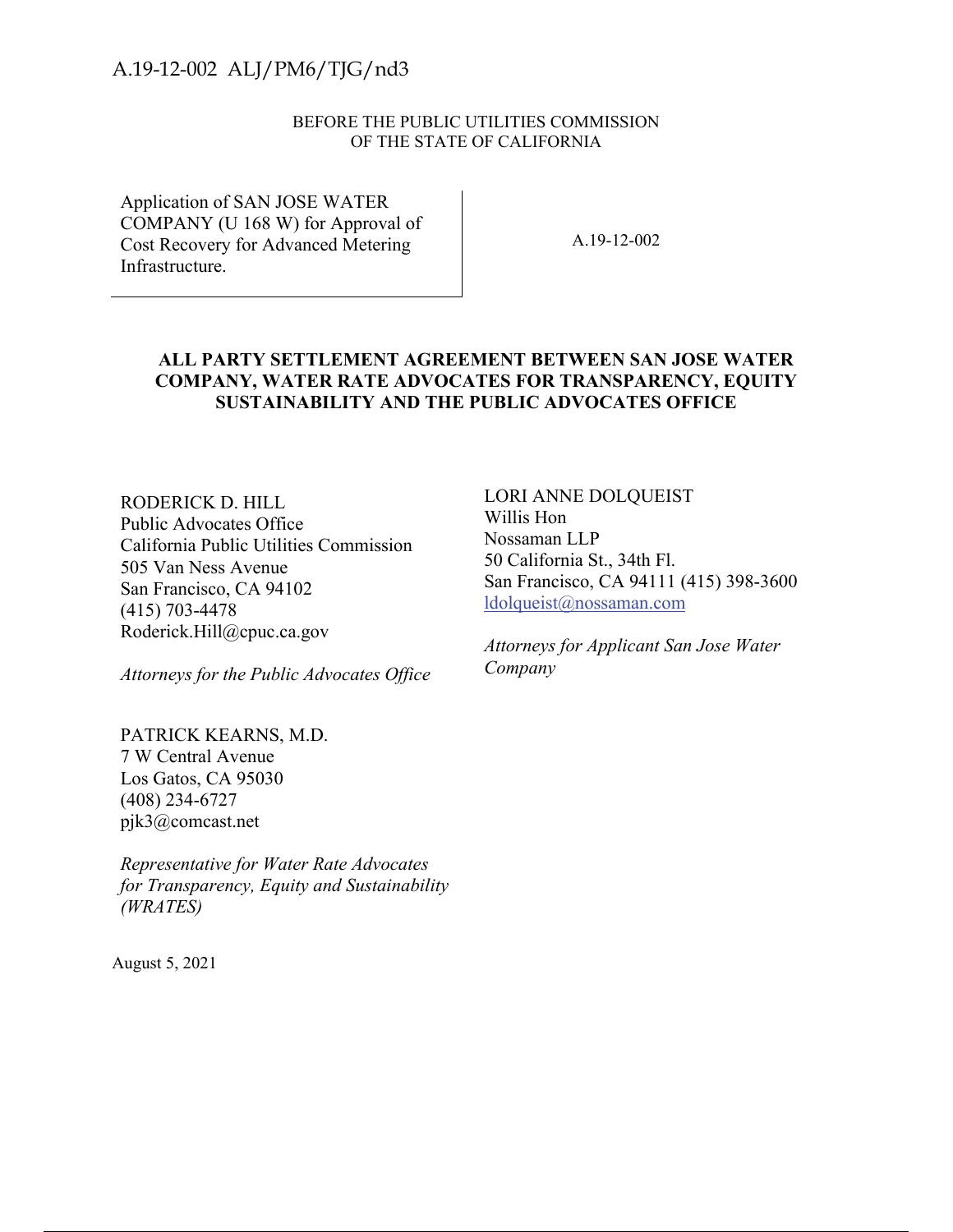# **TABLE OF CONTENTS**

### Page

| П. | TERMS OF THE SETTLEMENT AGREEMENT AND ISSUES RESOLVED  3 |  |
|----|----------------------------------------------------------|--|
|    |                                                          |  |
|    |                                                          |  |
|    |                                                          |  |
|    | a.                                                       |  |
|    |                                                          |  |
|    | $E_{\perp}$                                              |  |
|    | F.                                                       |  |
|    |                                                          |  |
|    |                                                          |  |
|    | L.                                                       |  |
|    | J.                                                       |  |
|    |                                                          |  |
|    |                                                          |  |
|    |                                                          |  |
|    |                                                          |  |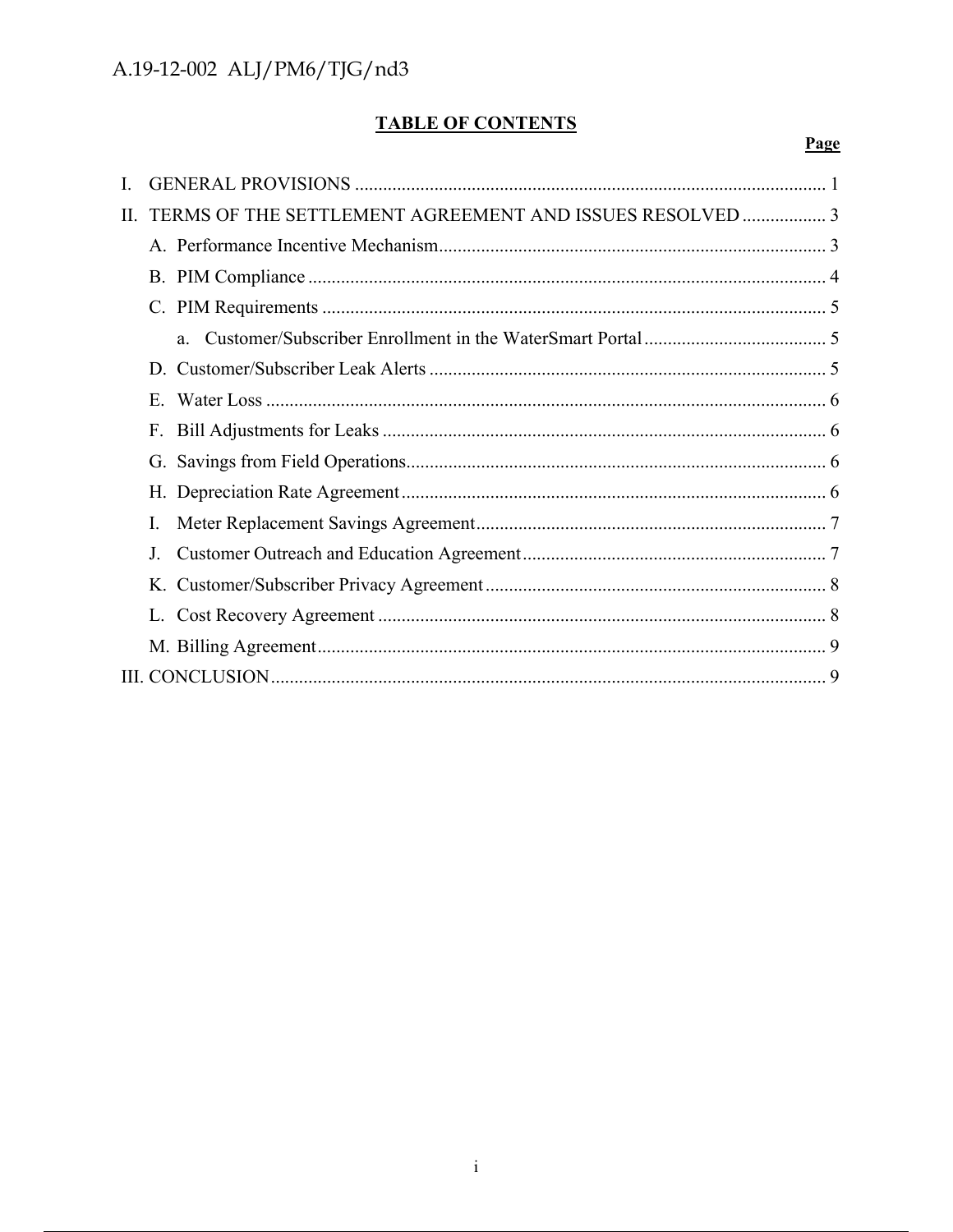#### BEFORE THE PUBLIC UTILITIES COMMISSION OF THE STATE OF CALIFORNIA

Application of SAN JOSE WATER COMPANY (U 168 W) for Approval of Cost Recovery for Advanced Metering Infrastructure.

A.19-12-002

#### **ALL PARTY SETTLEMENT AGREEMENT BETWEEN SAN JOSE WATER COMPANY, WATER RATE ADVOCATES FOR TRANSPARENCY, EQUITY SUSTAINABILITY AND THE PUBLIC ADVOCATES OFFICE**

#### **I. GENERAL PROVISIONS**

A. Pursuant to Article 12 of the Rules of Practice and Procedure ("Rules") of the California Public Utilities Commission ("Commission"), the Public Advocates Office at the Public Utilities Commission ("Cal Advocates") Water Rate Advocates for Transparency, Equity and Sustainability ("WRATES') and San Jose Water Company ("San Jose Water") (collectively, "the Parties") have agreed on the terms of this All Party Settlement Agreement ("Settlement Agreement"), which they now submit for the Commission's review and consideration. This Settlement Agreement addresses the disputed issues between San Jose Water, WRATES and Cal Advocates. The Parties respectfully request that the Commission approve the Settlement Agreement as submitted.

B. The issues that the Parties agree to resolve through this Settlement Agreement are set forth in Section II below. For each issue, Section II describes the positions of the Parties, the difference between San Jose Water's position and that of WRATES and/or Cal Advocates' position, and the resolution of these issues provided by the Settlement Agreement, with references to the evidence of record relevant to each issue.

C. Because this Settlement Agreement represents a compromise of the Parties' positions with respect to each issue addressed herein, the Parties have agreed upon the resolution of each issue addressed in the Settlement Agreement on the basis that its approval by the Commission should not be construed as an admission or concession by any Party regarding any fact or matter of law that may be in dispute in this proceeding. Furthermore, consistent with Rule 12.5 of the Rules, the Parties intend that the approval of this Settlement Agreement by the Commission should not be construed as a precedent or statement of policy of any kind for or against any Party in any current or future proceeding with respect to any issue addressed in the Settlement Agreement. A.19-12-002 A.LJ/PM6/TJG/nd3<br>
BEPORE THE PUBLIC UTILITIES COMMISSON<br>
OF THE FATE OF CALIFORNIA<br>  $\alpha$ Present FRE UTILITIES COMMISSON<br>
COMPANY (UTIES TATE OF CALIFORNIA<br>
COMPANY (UTIES WATER<br>
CAR Reserver for Advantage Merr

D. The Parties agree that no signatory to the Settlement Agreement assumes any personal liability as a result of his or her execution of this document. All rights and remedies of the Parties are limited to those available before the Commission.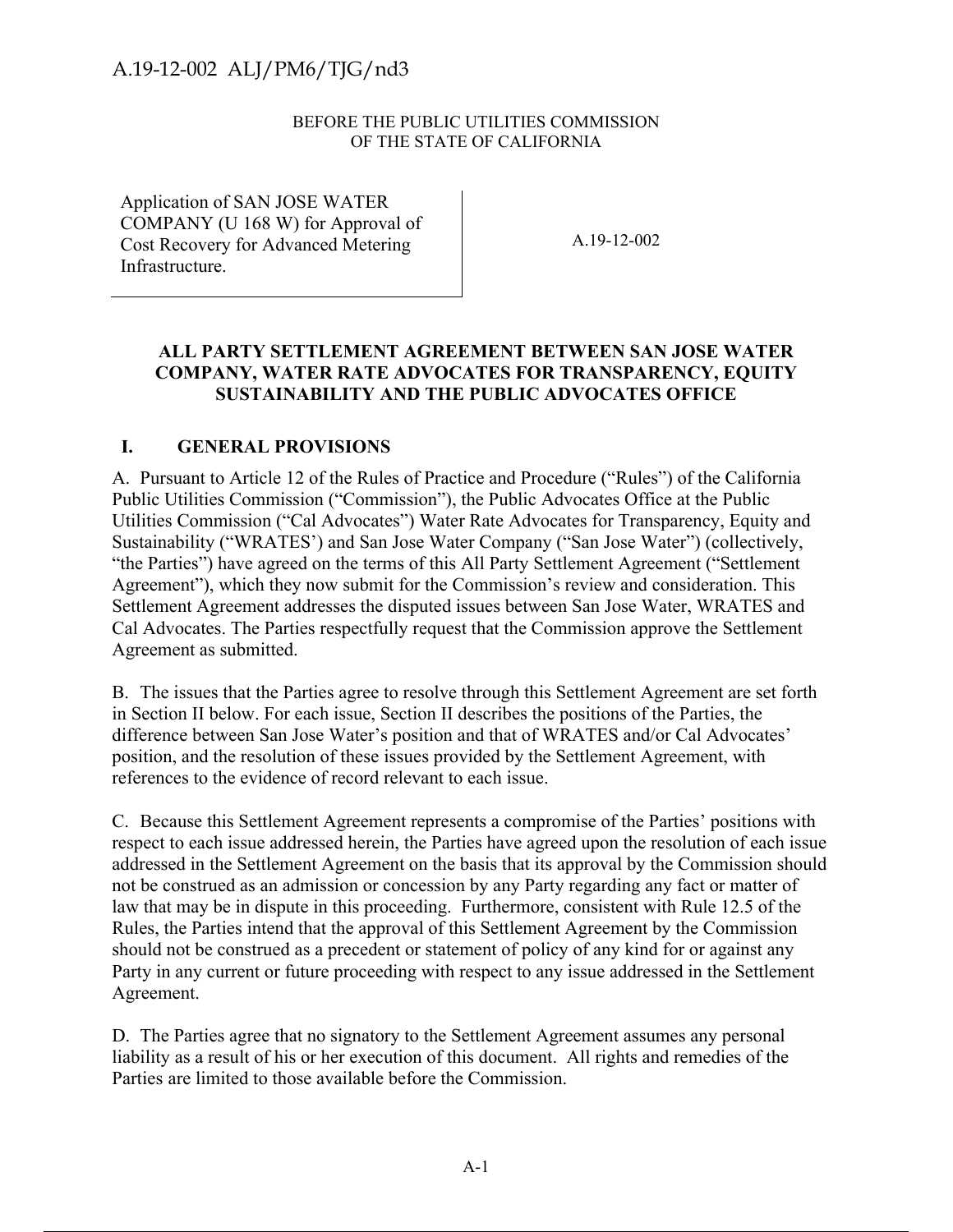E. This Settlement Agreement may be executed in counterparts, each of which shall be deemed an original, and the counterparts together shall constitute one and the same instrument.

F. This Settlement Agreement constitutes and represents the entire agreement between the Parties and supersedes all prior and contemporaneous agreements, negotiations, representations, warranties and understandings of the Parties with respect to the subject matter set forth herein.

G. If after approval by the Commission, one Party fails to perform its respective obligations under this Settlement Agreement, the other Party may come before the Commission to pursue a remedy, including enforcement of the terms of this settlement agreement.

H. The Parties agree that this Settlement Agreement is an integrated agreement, and the provisions of the Agreement are not severable. Therefore, if the Commission rejects, conditions, or modifies any term or portion of this Settlement Agreement, the Parties shall convene a conference within fifteen days thereof and engage in good faith negotiations to determine whether some or all of the remainder of the Settlement Agreement is acceptable to the Parties. In the event an agreement is reached, both Parties must consent in writing to any changes or the Settlement Agreement is void. If the Parties cannot agree to resolve any issue raised by the Commission's actions within thirty days of their conference, this Settlement Agreement shall be rescinded, the Parties shall be released from any obligation, representation, or condition set forth in this Settlement Agreement, including their obligation to support this Settlement Agreement, and the Parties shall be restored to their positions prior to having entered into this Settlement Agreement. Thereafter, the Parties may pursue any action they deem appropriate. A.19-12-002 ALJ/PM6/TJG/nd3<br>
1. The Sectionnel Agreement may be executed in contierparts, each of which shall be<br>
1. This Sectionnel Agreement consideration and teprescription and the sume<br>
descendance of the consideratio

I. The Parties agree that this Settlement Agreement shall be governed by the laws of the State of California as to all matters, including validity, construction, effect, performance, and remedy.

J. Certain elements of San Jose Water's Application were not challenged by WRATES and/or Cal Advocates and do not present contested issues. Similarly, the positions presented by WRATES and/or Cal Advocates on certain issues were accepted by San Jose Water and so also do not present contested issues. This Settlement Agreement does not address such uncontested matters except as noted specifically below.

K. References to the Parties' prepared testimony and reports are included with respect to each issue addressed in the Settlement Agreement.**<sup>8</sup>** The referenced evidentiary materials are identified as follows:

**<sup>8</sup>** WRATES did not submit testimony in this proceeding. The issue positions of WRATES referenced in this document are those set forth in Attachment C to the Joint Statement of the Parties, filed and served on May 29, 2020.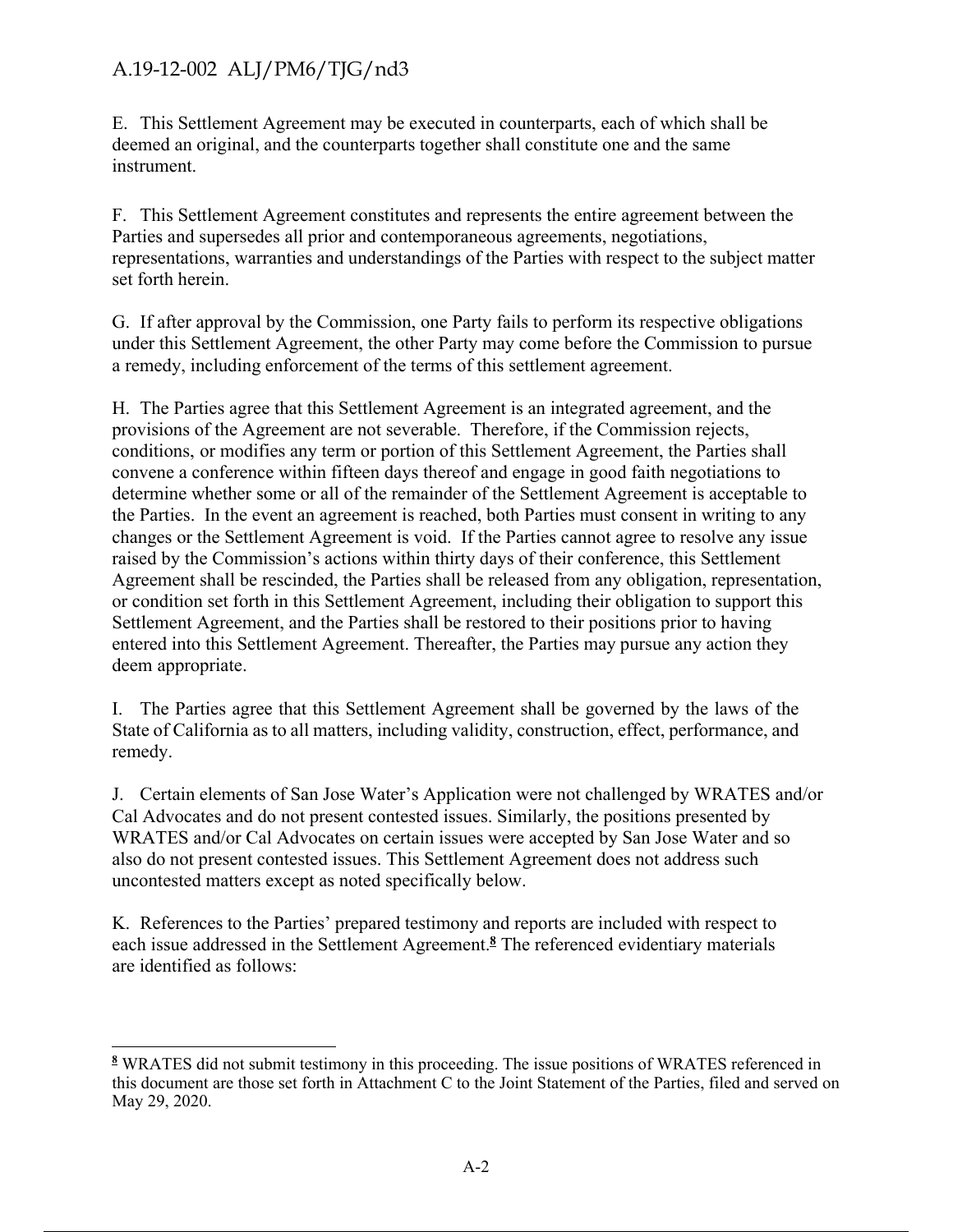|              | <b>Title</b>                                                                                                                                                                                                                                                                                                                                                                                                                                                                                                                                                   |
|--------------|----------------------------------------------------------------------------------------------------------------------------------------------------------------------------------------------------------------------------------------------------------------------------------------------------------------------------------------------------------------------------------------------------------------------------------------------------------------------------------------------------------------------------------------------------------------|
| $SJW-1$      | Direct Testimony of John Tang                                                                                                                                                                                                                                                                                                                                                                                                                                                                                                                                  |
| $SJW-2$      | Direct Testimony of Jake Walsh, P.E.                                                                                                                                                                                                                                                                                                                                                                                                                                                                                                                           |
| $SJW-3$      | Direct Testimony of Tricia Anklan (Public)                                                                                                                                                                                                                                                                                                                                                                                                                                                                                                                     |
| $SJW-3C$     | Direct Testimony of Tricia Anklan (Confidential)                                                                                                                                                                                                                                                                                                                                                                                                                                                                                                               |
| $SJW-4$      | San Jose Water Company Rebuttal Testimony (Public)                                                                                                                                                                                                                                                                                                                                                                                                                                                                                                             |
| SJW-4C       | San Jose Water Company Rebuttal Testimony (Confidential)                                                                                                                                                                                                                                                                                                                                                                                                                                                                                                       |
| PAO-1        | Public Advocates Office Report and Recommendations (Public)                                                                                                                                                                                                                                                                                                                                                                                                                                                                                                    |
| PAO-1C       | Public Advocates Office Report and Recommendations (Confidential)                                                                                                                                                                                                                                                                                                                                                                                                                                                                                              |
| A.           | <b>Performance Incentive Mechanism</b><br>SAN JOSE WATER POSITION: In support of its request for cost recovery for Advanced                                                                                                                                                                                                                                                                                                                                                                                                                                    |
|              | Metering Infrastructure ("AMI") deployment, San Jose Water stated that AMI would help<br>customers comply with state water use standards, reduce water loss through the early detection<br>and notification of leaks, and minimize San Jose Water's carbon footprint. San Jose Water<br>stated that the cumulative savings over a 20-year period for implementing AMI technology<br>amount to \$204.8 million, with net savings of \$45.1 million.                                                                                                             |
|              | San Jose Water argued in rebuttal that its savings are not speculative since they are well<br>substantiated via vendor contractual guarantees, industry-leading water loss experts,<br>precedent from other water utilities, and a nearly year-long analysis of San Jose Water's<br>operations. San Jose Water also argued that the Performance Incentive Mechanism<br>recommended by Cal Advocates is unprecedented, punitive and unnecessary.                                                                                                                |
|              | CAL ADVOCATES POSITION: Cal Advocates stated that many of San Jose Water's benefits<br>are highly speculative and likely overstated. Cal Advocates recommended that the Commission<br>should adopt a Performance Incentive Mechanism (PIM) to measure and monitor whether San<br>Jose Water is meeting its goals and achieving its stated customer benefits. Cal Advocates<br>recommends five standards in the PIM in order for San Jose Water to share the cost of the<br>proposed AMI deployment in the event that San Jose Water's alleged benefits fail to |
| materialize. |                                                                                                                                                                                                                                                                                                                                                                                                                                                                                                                                                                |
|              | implementation of the AMI project as proposed would be risky. WRATES stated that it could<br>stipulate that the project (AMI) may be reasonable if a PIM is implemented.                                                                                                                                                                                                                                                                                                                                                                                       |
|              | WRATES POSITION: WRATES stated that the costs for the project are not reasonable and that<br>REFERENCES: Application, pp. 2-4, 8-9; SJW-1, Direct Testimony of John Tang ("Tang<br>Direct"), pp. 2-4; SJW-3, Direct Testimony of Tricia Anklan (Public) ("Anklan Direct<br>Public"), pp, 9-13; SJW-3C, Direct Testimony of Tricia Anklan (Confidential) ("Anklan                                                                                                                                                                                               |

### **II. TERMS OF THE SETTLEMENT AGREEMENT AND ISSUES RESOLVED**

### **A. Performance Incentive Mechanism**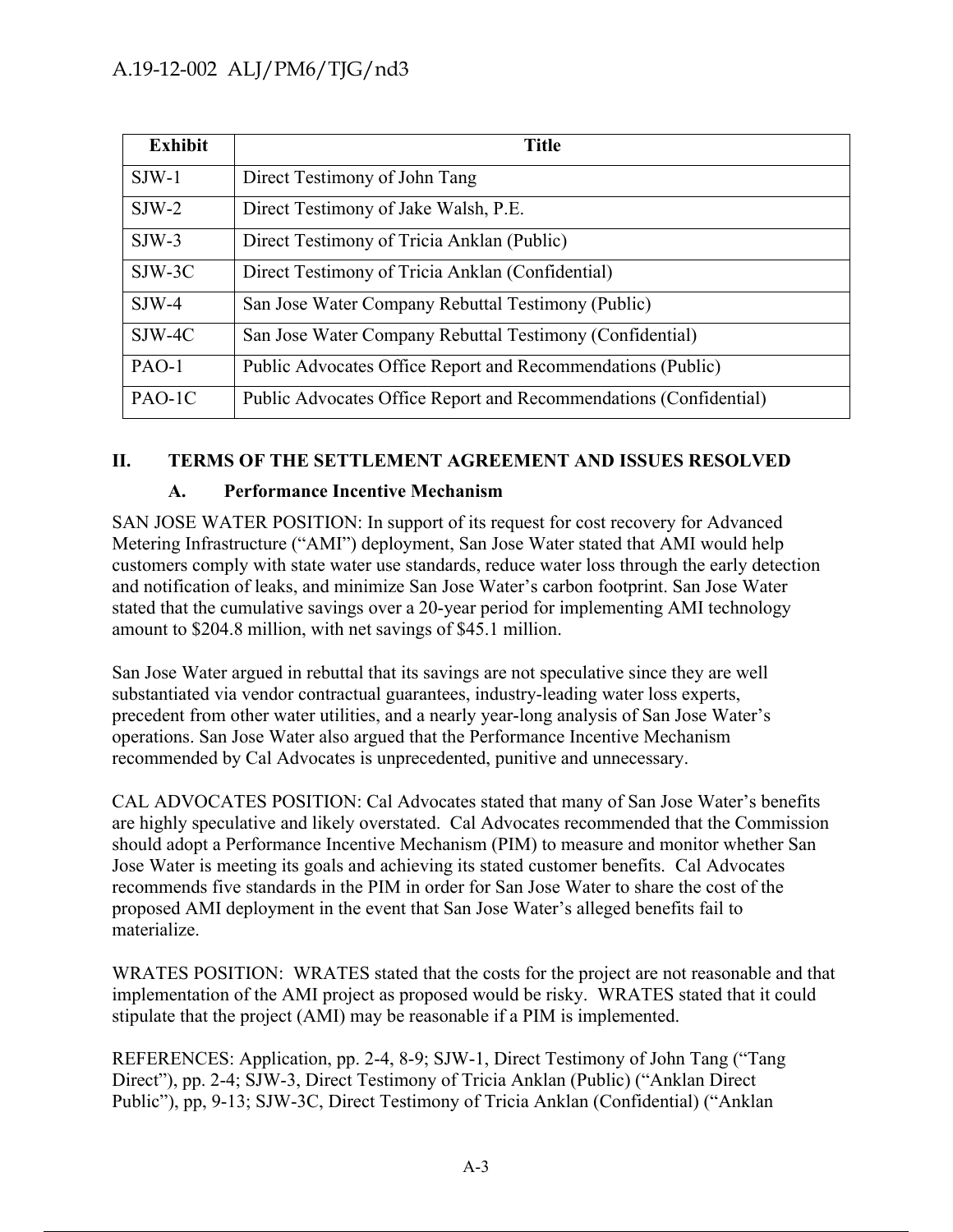Direct Confidential"), pp. 9-123, Confidential Attachment 1; PAO-1, Public Advocates Office Report and Recommendations (Public) ("PAO Report Public"), pp. 5-13, 22-29; Public Advocates Office Report and Recommendations (Confidential) ("PAO Report Confidential"), pp. 5-13, 22-29; SJW-4, San Jose Water Company Rebuttal Testimony (Public) ("SJW Rebuttal Public"), pp. 14-20, 25-31; SJW-4C, San Jose Water Company Rebuttal Testimony (Confidential) ("SJW Rebuttal Confidential"), pp. 14-20, 25-31; Joint Statement of the Parties filed on May 29, 2020, Attachment C.

RESOLUTION and AGREEMENT: The Parties agree to the use of the Performance Incentive Mechanism ("PIM") as described below.

### **B. PIM Compliance**

a. San Jose Water shall achieve full deployment of its AMI within four years after a final decision in this matter by the Commission. San Jose Water shall meet with Cal Advocates as soon as any deployment delays are encountered as a result of permitting and other regulatory approvals beyond the company's control and to discuss any modifications to the deployment schedule. San Jose Water shall inform the Commission's Water Division in a letter of any agreed-upon modifications to the deployment schedule. San Jose Water will provide an annual update during the deployment phase, which will inform the Commission of the number of meters deployed, the anticipated remaining deployment schedule, and associated delays with the deployment beyond the company's control. A.19-12-002 ALJ/PM6/TJG/nd3<br>
Direct Confidential Muchament 1: PAO-1. Poble Advocate Office<br>
Direct Confidential P. pp. 9-12, Confidential Automateurs (Photo Report Politic Pao Report Solution Political Properties and Reso

b. San Jose Water shall annually demonstrate compliance with the five PIM requirements as detailed under the "PIM Requirements" section below, beginning the year following one year of full deployment and ending 15 years later.

c. Compliance with the PIM requirements shall be verified for each year starting in the year following one year of full deployment through either San Jose Water's Step-Rate filings or General Rate Case ("GRC") filings. One year of data from October 1 of the previous year through September 30 of the current year will be used to evaluate the PIM requirement compliance in the month of November for the next calendar year's revenue requirement.

d. If San Jose Water does not meet all of the five PIM requirements annually, it shall not recover 50% of the yearly revenue requirement requested for its AMI deployment.

e. Substantial compliance with each of the five requirements shall have equal weight. San Jose Water may request one-fifth of the 50% of AMI related revenue requirement for each of the five PIM requirements for which it substantially complies.

f. Any reductions in San Jose Water's revenue requirement resulting from its failure to comply with each of the PIM requirements shall not be recovered. Revenue recovery shall only be for each year's PIM compliance and there shall be no retroactive revenue recovery.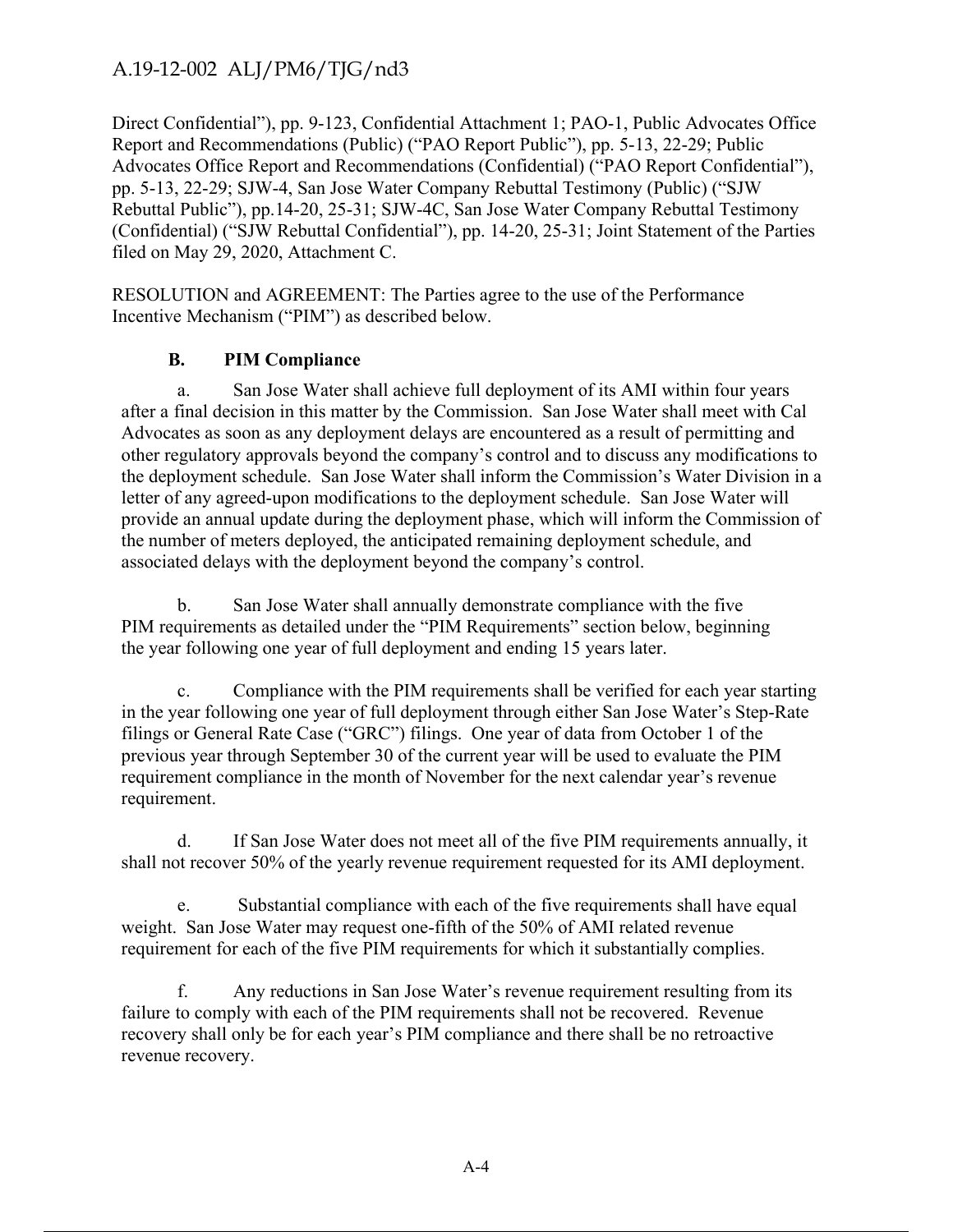g. San Jose Water can continue to recover the revenue requirement associated with the PIM requirement(s) it meets, as long as it remains in compliance with that PIM requirement(s) in the subsequent annual review period.

h. In each compliance review, all PIM requirements shall be evaluated, including any PIM requirements that San Jose Water failed to meet in the prior year. If the compliance review finds that San Jose Water has complied with a PIM requirement that it failed to meet during the prior compliance inspection, San Jose Water can recover the associated revenue for that PIM requirement beginning in the next calendar year.

#### **C. PIM Requirements**

#### **a. Customer/Subscriber Enrollment in the WaterSmart Portal**

(1) San Jose Water shall add all customers to the AMI WaterSmart Portal upon full deployment. All new or existing customers who provide a valid email address will be auto enrolled to access the WaterSmart Portal.

(2) Customers/subscribers can opt-out of the AMI program and associated engagement at their discretion and the opted-out customers/subscribers shall be excluded from any enrollment percentage calculation.

(3) San Jose Water shall keep a record of its customers/subscribers who have opted out of the AMI program and that number/percentage shall be reported in each of its annual filings (Step-Rate/GRC) as part of San Jose Water's PIM compliance requirements.

(4) San Jose Water shall provide Cal Advocates and the Commission with an annual report on customer engagement with the WaterSmart Portal that includes but is not limited to, the frequency of customer use of the WaterSmart Portal, session time of customers (how long the customer remains using the WaterSmart Portal) per visit, and the types of requests or resolutions attained through the WaterSmart Portal. The annual report shall also provide a comparison of water conservation outcomes comparing customers who use the WaterSmart Portal and customers who do not. A.19-12-002 ALJ/PM6/TJG/nd3<br>
1.19-12-002 ALJ/PM6/TJG/nd3<br>
with the PIM angularement of premise or present represent requestions<br>
with the PIM requirement by its means, as long as it remains in compliance with that PIM<br>
re

#### **D. Customer/Subscriber Leak Alerts**

(1) AMI shall achieve a ratio of leaks alerted to leaks detected of 75% upon full deployment of AMI. This requirement excludes any customers/subscribers who override default leak alert configurations or opt-out of AMI.

(2) Residential customer/subscriber leaks shall be defined as having a minimum continuous flow rate of 5 gallons per hour for 24 consecutive hours. This initial leak formula may be adjusted based on San Jose Water's customer/subscriber feedback and internal analysis.

(3) San Jose Water shall notify 100% of its customers/subscribers of leaks detected by AMI, which includes the WaterSmart Portal and Non-WaterSmart Portal methods. The methods of Non-WaterSmart Portal customer contacts include, but are not limited to;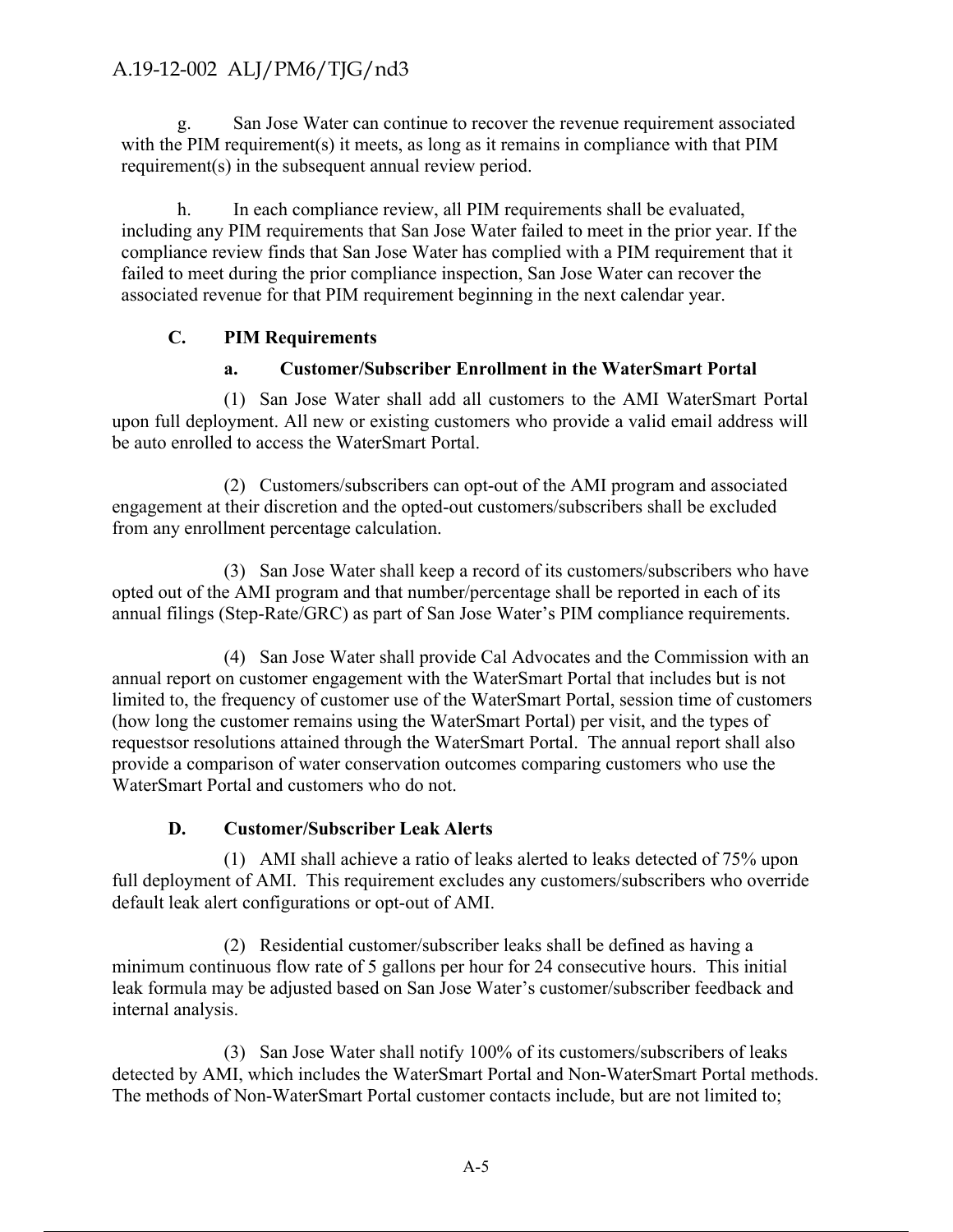phone calls, texts, letters, and door-hangers.

### **E. Water Loss**

- (1) Water loss associated with leaks shall be less than 10%.
- (2) This annual requirement shall be based on non-revenue water as a percent by volume of water supplied, calculated using the American Water Works Association's "water audit tool."

#### **F. Bill Adjustments for Leaks**

(1) AMI shall achieve 80% reduction in the total dollar amount of annual courtesy leak adjustments after full deployment, compared to the five-year average of 2015- 2019 leak adjustments, adjusted for inflation.

(2) Any leak adjustments provided during a state or federal declared emergency would be removed from this requirement during the pendency of the declared emergency.

### **G. Savings from Field Operations**

(1) AMI shall achieve field operations cost savings as presented in SJW-3C, Anklan Direct Confidential, Confidential Attachment 1 as part of its annual Step-Rate and GRC filing reporting requirements for AMI.

(2) San Jose Water shall verify in these filings that the line items for the Field Operation Cost Savings, presented in Confidential Attachment 1 have actually been removed from San Jose Water's accounts, demonstrating that those one-time savings have actually occurred.

#### **H. Depreciation Rate Agreement**

SAN JOSE WATER POSITION: San Jose Water used the adopted composite plant depreciation used in San Jose Water's 2018 general rate case (D.18-11-025). San Jose Water noted that the Commission generally does not depreciate assets on an individual basis and that its use of a composite depreciation rate is in keeping with the Commission's Standard Practice U-27-W. A.19-12-002 ALJ/PM6/TJG/nd3<br>
Explore colls, tests, letters, and door-hangers.<br>
E. Water Loss associated with heaks shall be less than 10%.<br>
(1) Vatar has spacetized with heaks shall be less than 10%.<br>
(2) This annual requ

CAL ADVOCATES POSITION: AMI's plant depreciation rate should be based on the project's life span of 20 years. Plant components planned to be replaced multiple times over the 20-year span should be depreciated over the life span of that plant component. San Jose Water underestimates depreciation expense by using a composite plant depreciation rate in their depreciation expense calculation.

WRATES POSITION: WRATES did not take a position on this issue.

REFERENCES: SJW-1, Tang Direct, Attachment 1, p. 2; PAO-1, PAO Report Public, pp. 7-10; PAO-1C, PAO Report Confidential, pp. 7-10; SJW-4, SJW Rebuttal Public, pp. 13-14; SJW-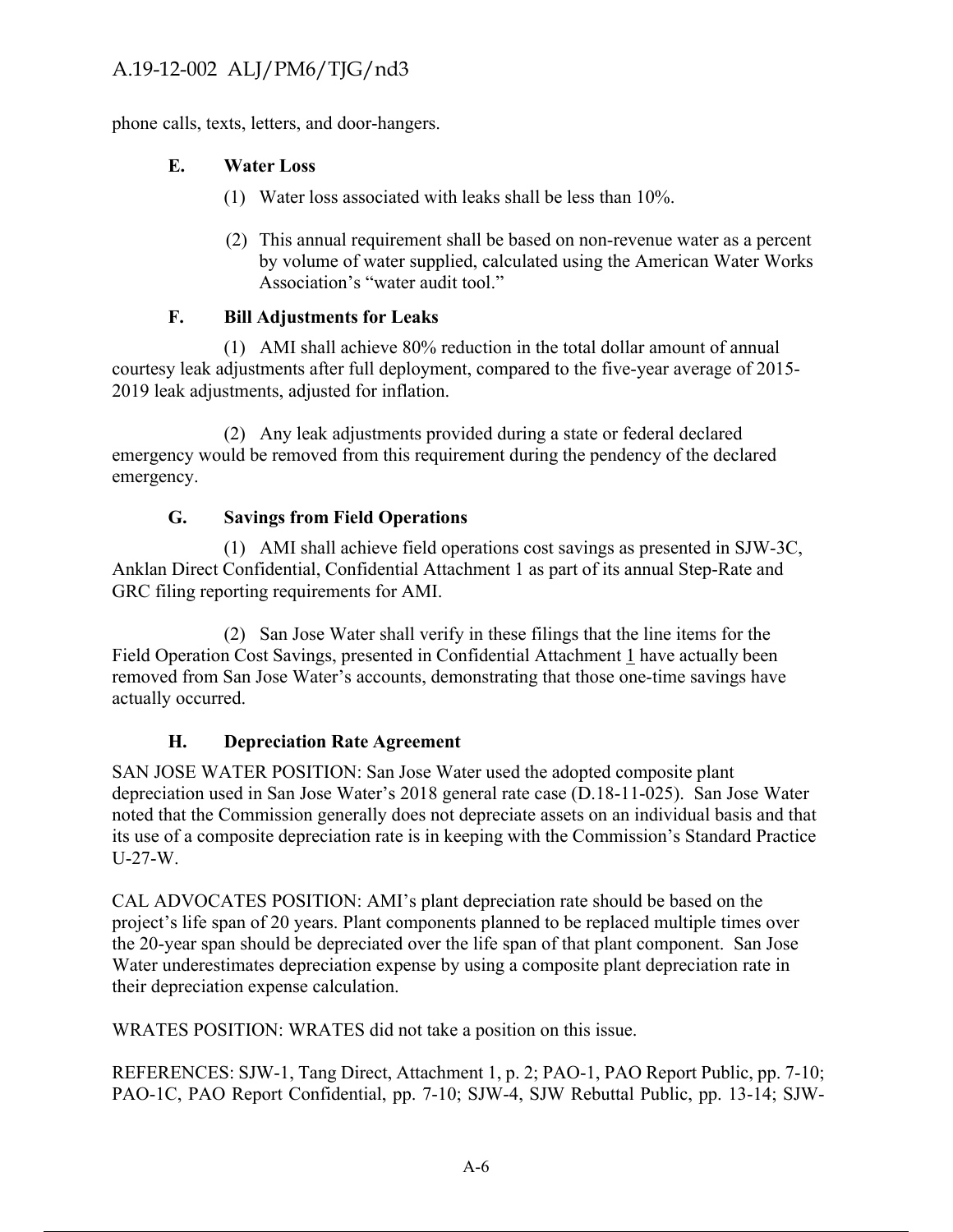### 4C, SJW Rebuttal Confidential, pp. 13-14.

RESOLUTION and AGREEMENT: The depreciation rate for calculating the savings of the AMI program shall be based on the life of the AMI project. San Jose Water can use its GRCauthorized depreciation rate for calculating the revenue requirement.

### **I. Meter Replacement Savings Agreement**

SAN JOSE WATER POSITION: San Jose Water included in the estimated cost savings associated with AMI the estimated cost savings for meter replacements during 2022-2027. San Jose Water's decision to include the full replacement costs in this application avert the cost recovery associated with General Order 103-A replacements in 2022-2027. The AMI business case recognizes this as savings because cost recovery will no longer be required for this meter population in the next GRC. A.19-12-002 A.LJ/PM6/TJG/nd3<br>
4.C.SJW Rebutual Confidential, pp. 13-14,<br>
4.C.SJW Rebutual Confidential, pp. 13-14,<br>
4.C.SJW Rebutual Confidential Research The Life of the CMF project. San lowe Water can use its GRC-<br>
NMI

CAL ADVOCATES POSITION: San Jose Water's estimated capital cost savings for meter replacements during the 2022-2027 period should not be considered capital cost savings since these meters would have to be replaced regardless of whether or not the proposed application for AMI implementation is adopted.

WRATES POSITION: WRATES did not take a position on this issue.

REFERENCES: Application, Exhibit A, AMI Report, p. 53; SJW-3C, Anklan Direct Confidential, Confidential Attachment 1; PAO-1, PAO Report Public, pp. 11-12; PAO Report Confidential, pp. 11-12; SJW-4, SJW Rebuttal Public, pp. 17-19; SJW-4C, SJW Rebuttal Confidential, pp. 17-19.

RESOLUTION and AGREEMENT: This issue has been resolved through the Savings from the Field Operations metric of the PIM. See Section II.A.2.e, Savings from Field Operations.

### **J. Customer Outreach and Education Agreement**

SAN JOSE WATER POSITION: San Jose Water intends to implement robust customer outreach techniques. San Jose Water developed a comprehensive plan to educate customers about the AMI program, prepare customers for the rollout of AMI, maintain regular communications during the implementation process to keep customers informed about timing and milestones, and address any questions, concerns or issues in a timely manner.

CAL ADVOCATES POSITION: Cal Advocates noted that San Jose Water is planning a more extensive outreach campaign with the full implementation of AMI as compared to its pilot program, including community events, publishing brochures in multiple languages, and conducting a Google Ads campaign.

WRATES POSITION: WRATES criticized the proposed customer outreach methods. WRATES stated that "a trusted source" is necessary to inform the ratepayers of the advantages of PIM.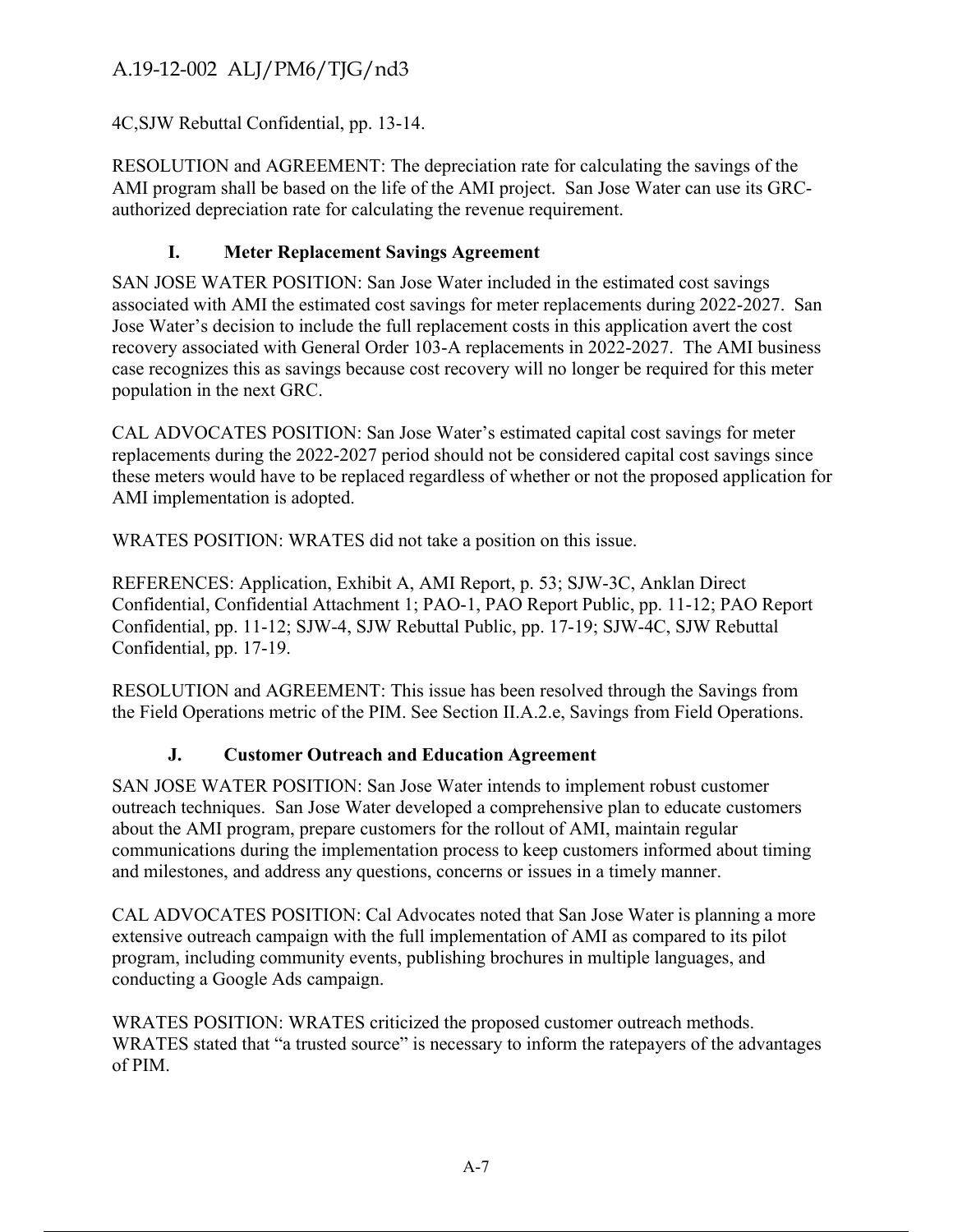REFERENCES: Application, Exhibit A, San Jose Water AMI Report, pp. 47-48, Appendix D; PAO Report Public, p. 25; SJW Rebuttal Public, pp. 31-34; Joint Statement of the Parties filed on May 29, 2020, Attachment C.

RESOLUTION and AGREEMENT: San Jose Water shall utilize all traditional and electronic means to educate and inform its customers as to the AMI program, these may include but are not limited to "door hangers," mailings, phone calls and emails.

### **K. Customer/Subscriber Privacy Agreement**

SAN JOSE WATER POSITION: All bidders for the AMI system were required to indicate compliance with certain security requirements to safeguarding data from the time of initial transmission through long-term storage. Security standards and customer privacy protections applied to other San Jose Water technology programs will also be applied to AMI. Customerspecific information such as customer name, address, account number, and/or bill payment status is not transmitted over the network. A.19-12-002 A.LJ/PM6/TJG/nd3<br>
EMI-INLNNCS Application. Leakibit A. San Jose Water AMI Report, pp. 47-48, Appendua<br>
EU HALNNCS Application. Leakibit A. San Jose Water AMI Report, pp. 47-48, Appendua<br>
Fig. 00. Report Publi

CAL ADVOCATES POSITION: Cal Advocates did not contest San Jose Water's privacy and data security provisions.

WRATES POSITION: WRATES stated that San Jose Water's proposal did not provide adequate data privacy.

REFERENCES: Application, Exhibit A, San Jose Water AMI Report, pp. 21-22; Joint Statement of the Parties filed on May 29, 2020, Attachment C.

RESOLUTION and AGREEMENT: San Jose Water shall comply with the California Consumer Privacy Act as it relates to the AMI program.

#### **L. Cost Recovery Agreement**

SAN JOSE WATER POSITION: At the time it filed its Application, San Jose Water proposed that the 2021 rate adjustment be implemented at the time of Commission decision and by an advice letter filed effective January 1, 2021. San Jose Water proposed that 2022-2024 project investments be included in the calculation of revenue requirements in San Jose Water's next GRC to be filed in January 2021.

CAL ADVOCATES POSITION: Beyond the recommendation of the PIM, discussed above, Cal Advocates did not contest San Jose Water's cost recovery proposal.

WRATES POSITION: WRATES did not take a position on this issue.

REFERENCES: Application, pp. 9-10; SJW-1, Tang Direct, pp. 8-9.

RESOLUTION and AGREEMENT: San Jose Water and Cal Advocates agree that the recorded costs of the AMI deployment, after being used and useful, will be included in rate base through annual Tier 2 advice letter filings. Interest during construction will be accrued on a monthly basis at San Jose Water's actual weighted average cost of debt (including short-term debt).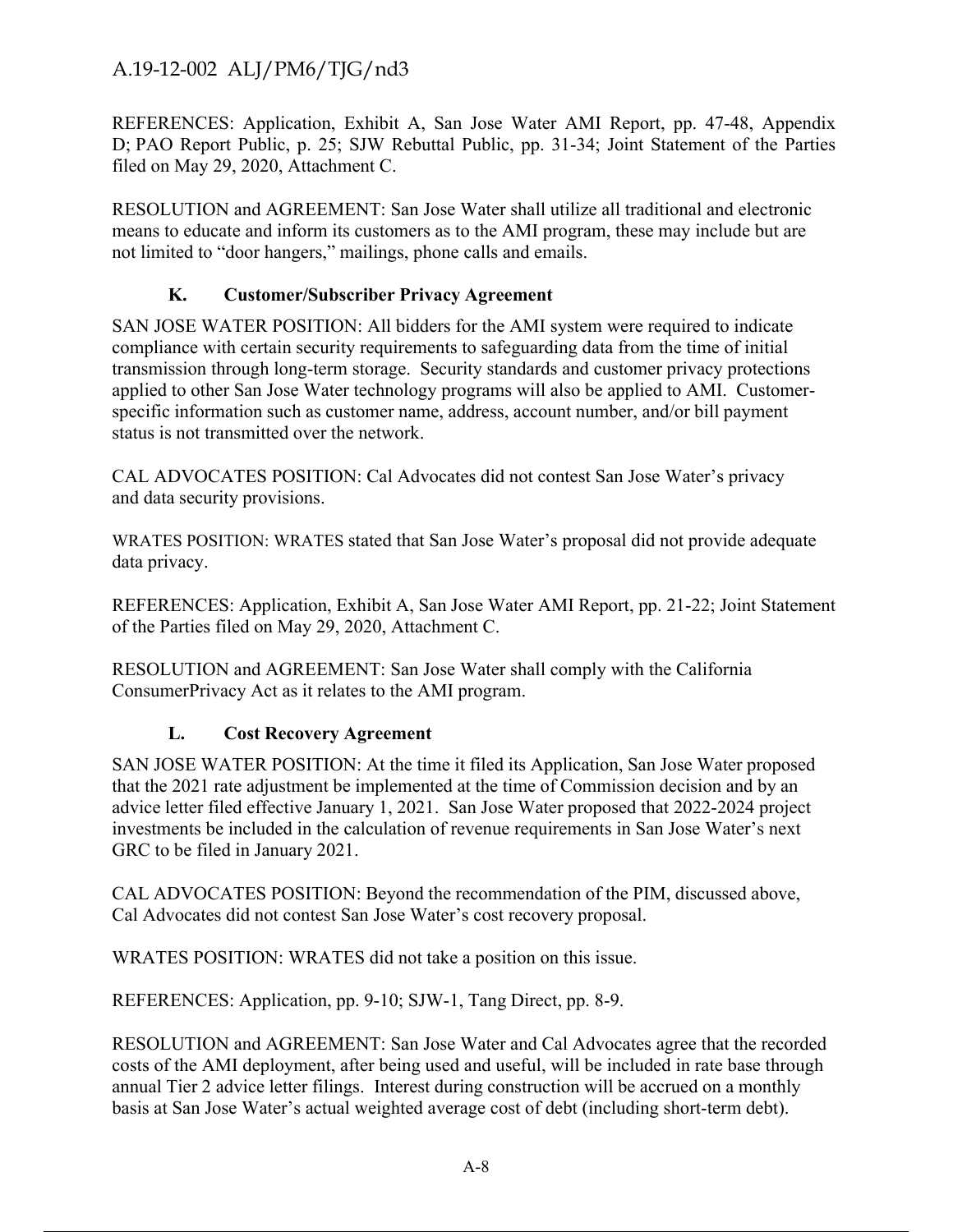Capitalized interest will not be compounded.

## **M. Billing Agreement**

CAL ADVOCATES POSITION: A detailed analysis of San Jose Water's current billing practices reveals the potential for San Jose Water to recover more than its estimated costs of AMI deployment. As a result of San Jose Water's erroneous interpretation of its authorized tariffs, customer bills in any given year may fund over 3% more than the necessary and actual costs of AMI. The Commission should require San Jose Water to adopt a standard and uniform process of pro-rating monthly service charges and increase the precision of the proration constant detailed in San Jose Water's tariffs to accommodate the additional day of billing that occurs every four years during a leap year. The Commission should require San Jose Water, not its customers, to absorb the costs of correcting its billing practices. A.19-12-002 ALJ/PM6/TJG/nd3<br>
Capitalized unterest will not be componeded.<br>
M. Difflux Agreement is illing Agreement to the mainle standard analysis of San Jose Water's current is illing<br>
CAL ADVOCATES POSITION: A detailed

SAN JOSE WATER POSITION: The Cal Advocates proposed formula to replace San Jose Water's formulas for calculation of service charges is currently not supported by San Jose Water's tariff. San Jose Water recommends the followings steps: (1) adjust the meter reading schedule to ensure reads are conducted within the current tariff definitions, (2) implement management controls to ensure operating adherence to current tariff definitions; (3) work with Cal Advocates to clarify any ambiguities in the tariff via the advice letter process.

WRATES POSITION: WRATES stated that San Jose Water's methods for calculating service charges are inaccurate and do not conform to the tariff, and that adjustments should be made at San Jose Water's expense.

REFERENCES: PAO-1, PAO Report Public, pp. 35-46; PAO-1, PAO Report Confidential, pp. 35-46; SJW-4, SJW Rebuttal Public, pp. 38-39; SJW-4C, SJW Rebuttal Confidential, pp. 38-39; Joint Statement of the Parties filed on May 29, 2020, Attachment C.

RESOLUTION and AGREEMENT: By no later than three months from the issuance of a Commission Decision approving this settlement agreement and resolving A.19-12-002, San Jose Water shall implement one standard "Uniform Formula" for accurately calculating and prorating monthly service charges for all San Jose Water customers/subscribers. The costs to implement a "Uniform Formula" shall not be recovered from San Jose Water customers/subscribers.

# **III. CONCLUSION**

A. The Parties mutually believe that, based on the terms and conditions set forth above, this Settlement Agreement is reasonable, consistent with the law, and in the public interest.

B. Each Party to this Settlement Agreement represents that his or her signature to this Settlement Agreement binds his respective party to the terms of this Settlement Agreement.